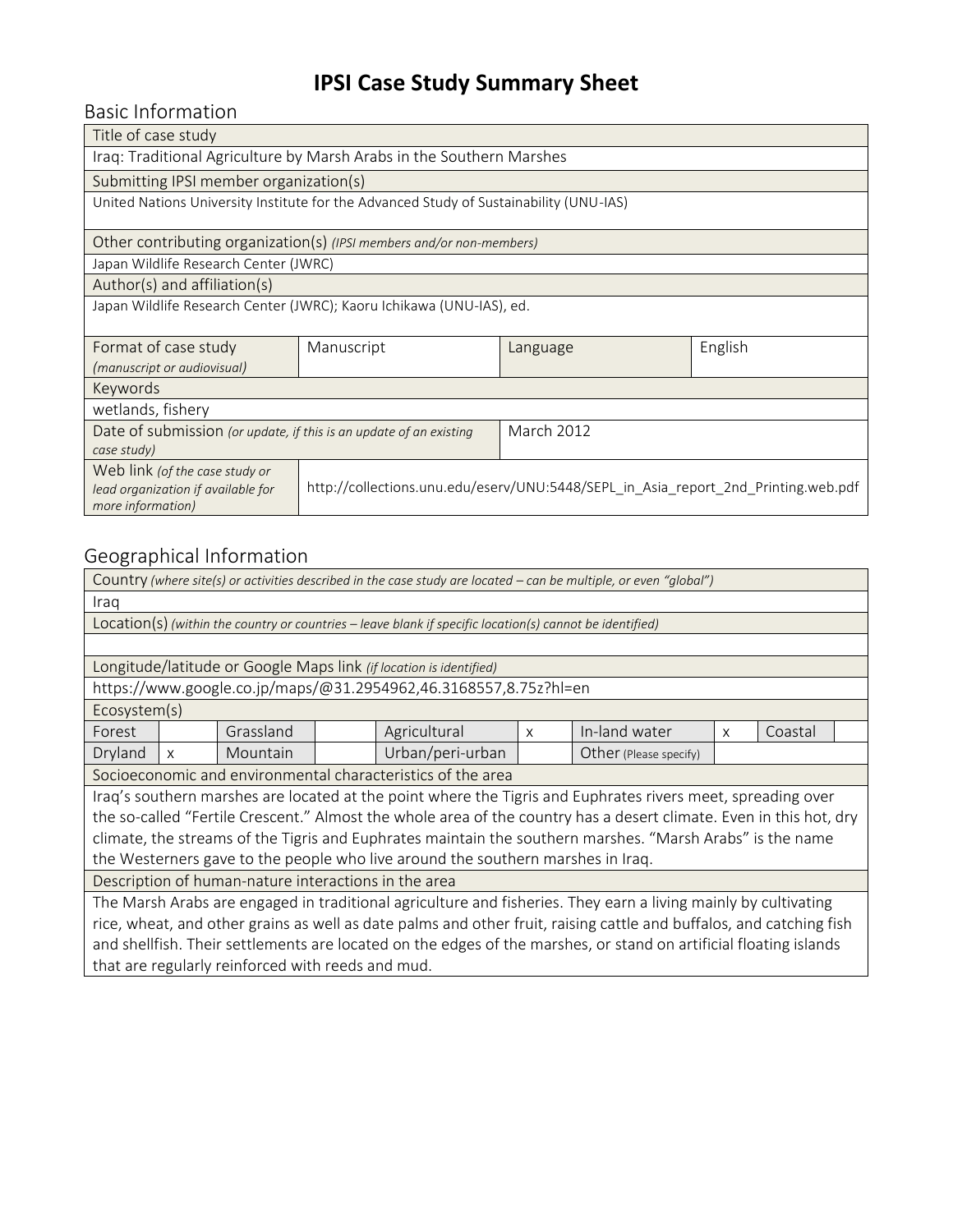**Contents** 

Status *("ongoing" or "completed")* Completed Period *(MM/YY to MM/YY)* 03/2012 Rationale *(why activities or policies described, or information shared in the case study are needed)* This study was commissioned to be included in the publication "Socio-ecological Production Landscapes in Asia". Objectives*(goals of activities or policies described, or of producing the case study)* This chapter provides an overview of the marshes and their traditional use in the area. Activities and/or practices employed Literature review, field observation.

Results

The United Nations Environmental Programme (UNEP) and other international organizations, positioning the present condition of Iraq's southern marshes as an important environmental and humanitarian issue, are implementing collaborative projects aimed at not only restoring the marshes to their original state, but also improving the overall living environment of the Marsh Arabs.

Lessons learned *(factors in success or failure, challenges and opportunities)*

Due to the cooperation of people in Iraq and abroad in recent years, the total area and vegetation cover of the southern marshes are being substantially restored, but on the other hand, new problems are emerging. In some areas, water introduced again to restore the marshes has in turn raised the concentration of salt and pollutants, preventing the ecosystem from recovering.

Key messages

In order to prevent such pollution, education of the fishermen is also considered necessary. Moreover, wetlands in southern Iraq also suffered water shortage according to the significant human demand for water. Not only this water shortage, but other problems such as the maintenance of public order in Iraq to carry out various projects, the allocation of water resources between farmers who have settled on the reclaimed land and the future of UNEP's projects to restore the marshes are also left unresolved.

Relationship to other IPSI activities *(if the case study is related to any other IPSI collaborative activities, case studies, etc.)*

This case study originally appeared in the publication "Socio-ecological Production Landscapes in Asia". \*This Summary Sheet was produced by UNU-IAS alone.

Funding *(any relevant information about funding of activities or projects described in the case study)*

This study was commissioned by UNU-IAS.